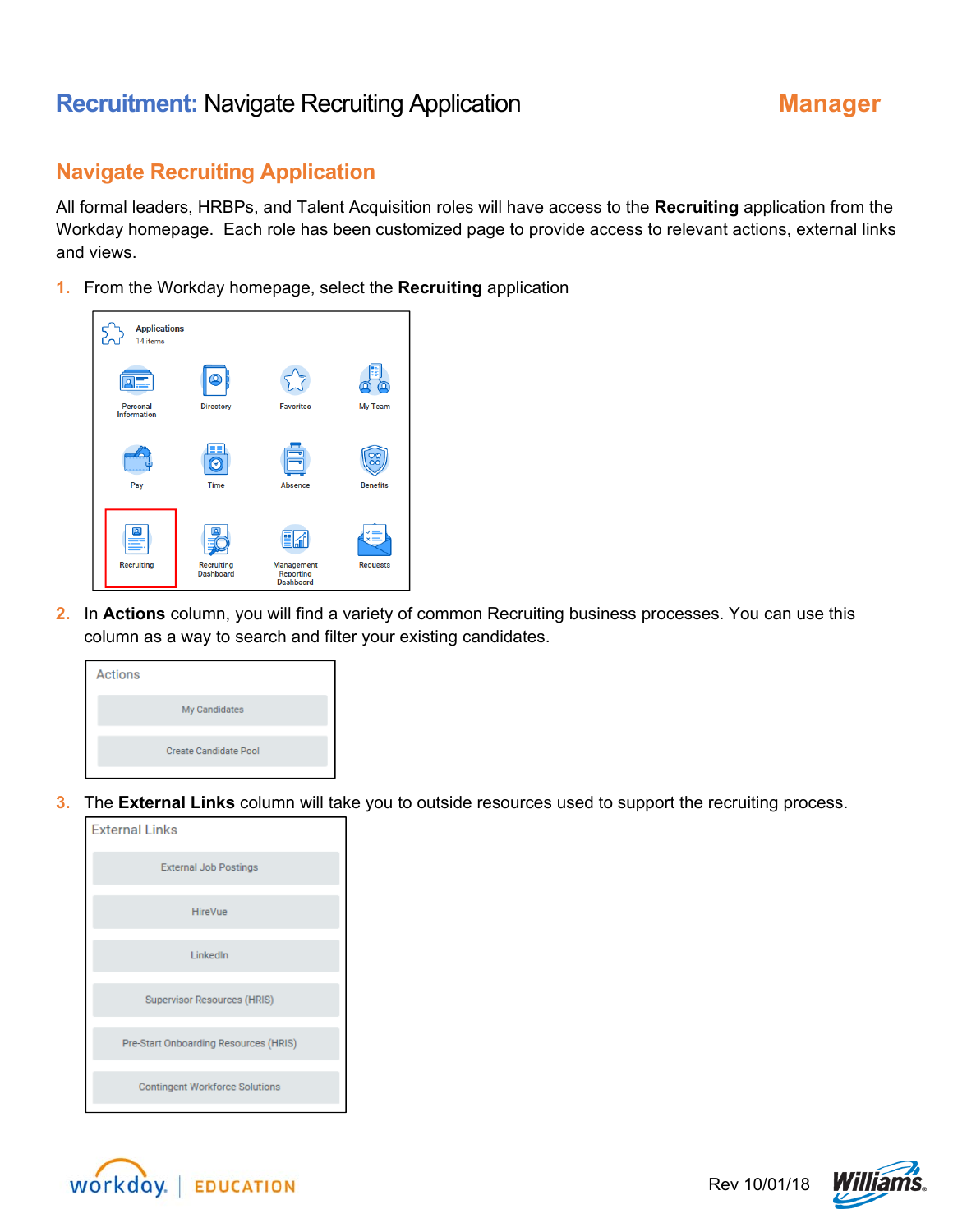## **Recruitment:** Navigate Recruiting Application

- **4.** The **View** column contains additional reports that will be used on a frequent basis.
	- Utilize the **My Recruiting Jobs** report found in the View section of your recruiting page to access all of the requisitions you manage, including open, frozen and filled requisitions.
	- Use **My Referral Activity** to view your personal referrals.

| <b>View</b>                       |
|-----------------------------------|
| Manage Job Requisitions - Worklet |
| My Recruiting Jobs                |
| Job Requisition                   |
| My Referral Activity              |

**5.** From **My Recruiting Jobs**, you can filter My Recruiting Jobs by selecting various characteristics, such as **Status** and **Hiring Manager**.

| <b>My Recruiting Jobs</b>       |                                        |
|---------------------------------|----------------------------------------|
| Job Requisition Status * X Open | $\overline{\phantom{a}}$<br>$\sim$ $-$ |
| <b>Hiring Manager</b>           | $\overline{a}$                         |

**6.** Here you'll find a comprehensive list of your requisitions.

| <b>My Recruiting Jobs (Actions)</b>               |         |                                         |                           |
|---------------------------------------------------|---------|-----------------------------------------|---------------------------|
| <b>Job Requisition Status</b><br>Open<br>16 items |         |                                         |                           |
| <b>Job Requisition</b>                            |         | Active Candidates Recruiting Start Date | <b>Target Hire Date</b>   |
| R0000393 Operations<br>Technician III (Open)      | 3.      | 07/18/2018 - 4 days ago                 | 07/18/2018 - 4 days ago   |
| R98 Operations Technician II<br>(Open)            | o       | 12/12/2017 - 7 months ago               | 05/01/2018 - 2 months ego |
| R99 Operations Technician II<br>(Open)            | o       | 12/12/2017 - 7 months ago               | 05/01/2018 - 2 months ago |
| <b>R93 Operations Technician II</b><br>(Open)     | O.      | 12/01/2017 - 7 months ago               | 05/01/2018 - 2 months ago |
| R86 Tech Specialist III<br>(Automation) (Open)    | $\circ$ | 11/07/2017 - 8 months ago               | 05/01/2018 - 2 months ago |
| R0000404 Operations Tech 2<br>(Open)              | $\circ$ | 07/19/2018 - 3 days ago                 | 07/31/2018 - 9 days to go |

**7.** Use the tool bar to download reports, filter and or modify the columns based on your preferences.





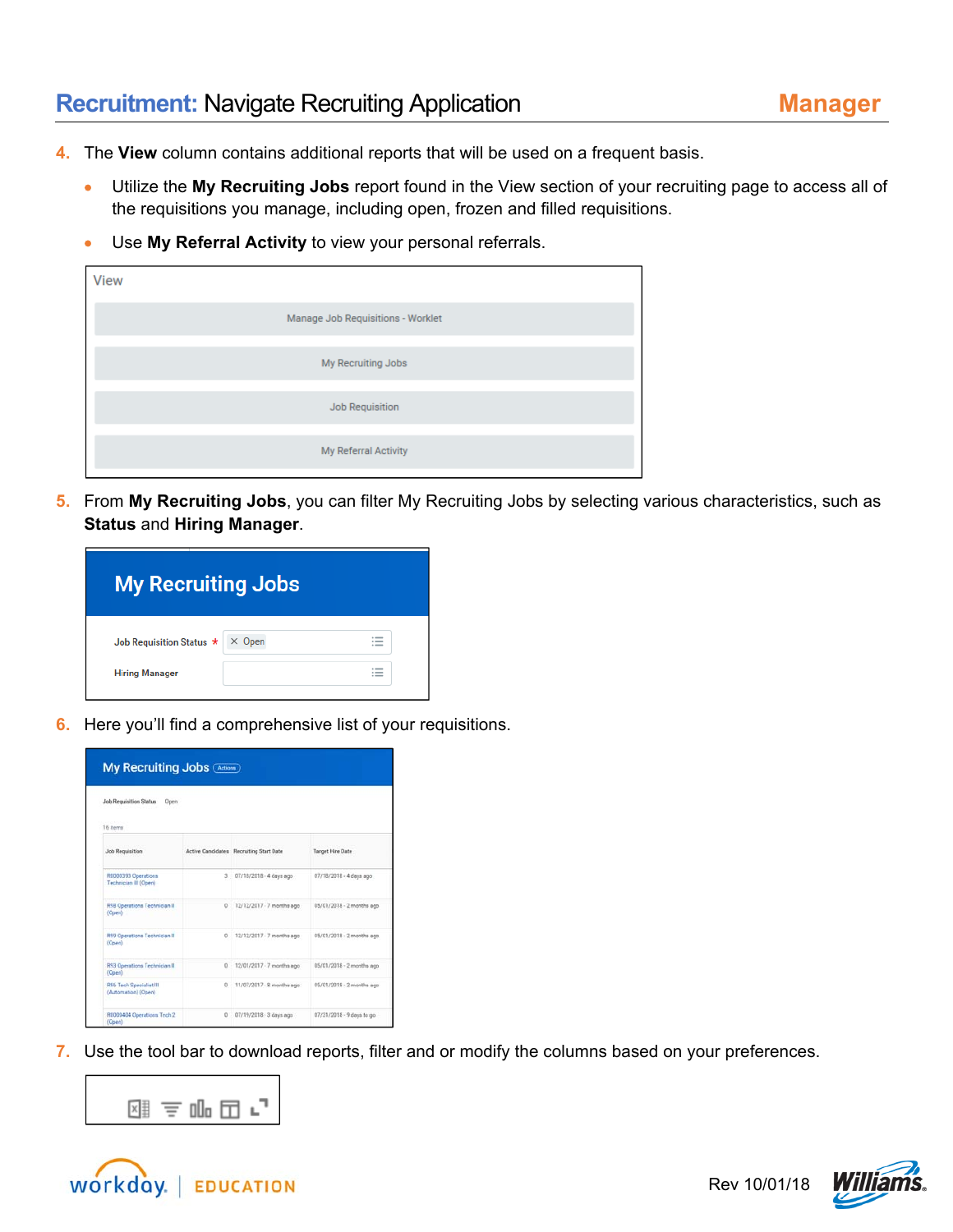- **8.** Select any requisition to view the details.
- **9.** The Overview contains a high level view of the requisition and candidate flow in the funnel illustration. It also displays the sources of your candidates.

| R128 Measurement Operations Tech III (Open) (Action)                                                                                                                                                                                                          |
|---------------------------------------------------------------------------------------------------------------------------------------------------------------------------------------------------------------------------------------------------------------|
| Recruiting Start Date 01/30/2018 - 8 months ago<br>Target Hire Date 05/01/2018 - 4 months ago                                                                                                                                                                 |
| Overview<br>Candidates Details<br>Qualifications<br><b>Job Postings</b><br><b>Candidate Pipeline</b><br><b>Active Candidates</b><br>$\overline{0}$<br>Referral<br>Internal<br>Inactive<br>$\circ$<br>$\circ$<br>$\Omega$<br><b>Candidates by Active Stage</b> |
| New Application 0                                                                                                                                                                                                                                             |
| Screening 0                                                                                                                                                                                                                                                   |
| Assessment 0                                                                                                                                                                                                                                                  |
| Interview 0                                                                                                                                                                                                                                                   |
| Offer 0                                                                                                                                                                                                                                                       |
| Background Check 0<br>Ready for Hire 0                                                                                                                                                                                                                        |

**10.** The **Awaiting Action** button will help identify those candidates that are awaiting action from you as the hiring manager.

|         | <b>Review Candidates</b>   |                       | R0000393 Operations Technician III (Open) (4500) |        |                               |                                                  |            |                           |                 |        |                                                                                                          | $01$ $6$                                              |  |
|---------|----------------------------|-----------------------|--------------------------------------------------|--------|-------------------------------|--------------------------------------------------|------------|---------------------------|-----------------|--------|----------------------------------------------------------------------------------------------------------|-------------------------------------------------------|--|
|         | All Active Candidates      |                       | Awaiting Action                                  |        |                               |                                                  |            |                           |                 |        | Active Referrals Active Internal Candidates Converted Prospects<br>Active Candidates<br>3 of 3<br>0 of 0 | $2$ of $2$<br>$0$ of $0$                              |  |
| 3 heres |                            |                       |                                                  |        |                               |                                                  | Overview   | Contact Experience Resume |                 |        |                                                                                                          | $\overline{\nabla}$ alls $\overline{\Box}$ $\kappa^2$ |  |
|         | Candidate                  | Step /<br>Disposition | <b>Awaiting Me</b>                               | Action | Availing Potential Duplicate? | Salf-Identified as Previous Worker? Date Applied |            | Current Title             | Current Company | Resume | Source                                                                                                   | <b>Jobs Applied to</b>                                |  |
|         | Jingle Bella (C457)        | New<br>Application    | Review                                           |        |                               |                                                  | 07/18/2018 |                           |                 |        | Social Media - Linkedin                                                                                  |                                                       |  |
|         | Sharon<br>(Intermel)(C450) | Meter<br>Application  |                                                  |        | Ves                           |                                                  | 07/18/2018 |                           |                 |        | Internal - Current Worker                                                                                |                                                       |  |
|         | Mark<br>(Internal) (C455)  | New<br>Application    |                                                  |        |                               |                                                  | 07/18/2018 | Owner                     |                 |        | Internal -> Current Worker                                                                               |                                                       |  |
|         |                            |                       |                                                  |        | $\rightarrow$ $\leftarrow$    |                                                  |            |                           |                 |        |                                                                                                          |                                                       |  |

**11.** You can use the **Details** tab to find additional information native to all job requisitions, as well as custom tabs to provide the supervisory org and TA coordinator assignment.

| Overview<br>Candidates     | Qualifications<br>Details                          | Job Postings |                               |                                           |
|----------------------------|----------------------------------------------------|--------------|-------------------------------|-------------------------------------------|
| Candidates<br>Overview     | Qualifications<br>Details                          | Job Postings |                               |                                           |
| TACO<br>Details            | Supervisory Organization and Subtype               |              |                               |                                           |
| Copy Job Requisition       |                                                    |              |                               |                                           |
| <b>Requisition Details</b> |                                                    |              | Hiring Requirements           |                                           |
| <b>Job Requisition</b>     | R0000407 Talent Acquisition Consultant III (Open)  |              | <b>Job Details</b>            |                                           |
| Supervisory Organization   | Talent Acquisition Operations & Program Management |              | Job Profile                   | 09653 - Talent Acquisition Consultant III |
| Position <sup>1</sup>      | <b>Talent Acquisition Cnstnt III</b>               |              | Job Families for Job Profiles | Recruitment Generalist                    |
| Referral Payment Plan      | Referral Plan - \$1000                             |              | Worker Sub-Type               | Regular                                   |
| Available for Overlap      | No                                                 |              | Worker Type                   | Employee                                  |
| Available For Hire         | No                                                 |              | Time Type                     | Full time                                 |
| <b>Hiring Freeze</b>       | No                                                 |              | Compensation Grade            | E85                                       |